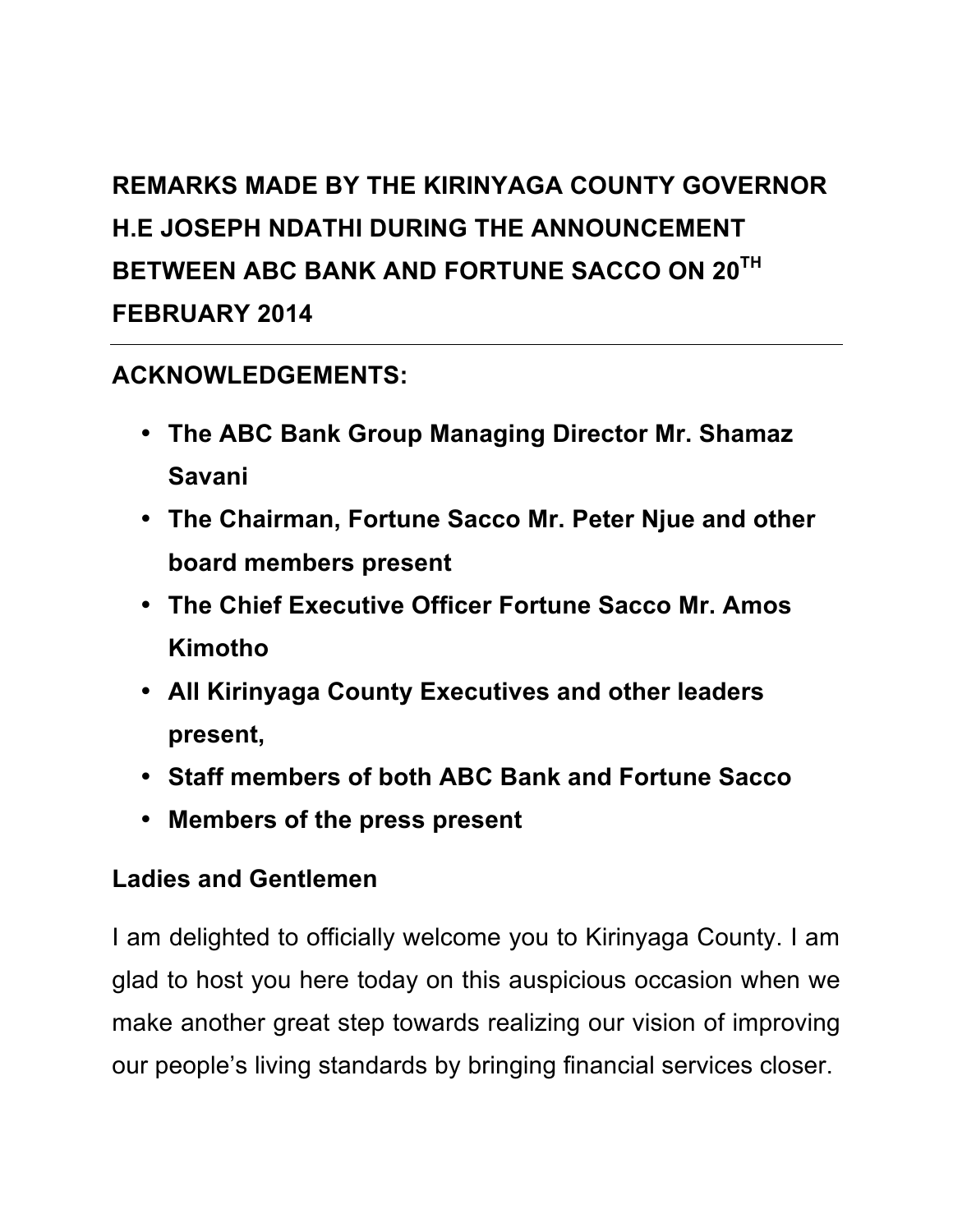Kirinyaga County boasts of various natural endowments that make it unique and spectacular. The scenic beauty thanks to the proximity to Mount Kenya and the Mount Kenya Forest and a high altitude, the county enjoys a good climate highly conducive for the production of many subsistence and cash crops for both local consumption and export; export to other counties and the international market.

The county also has a huge tourism potential. Mount Kenya attracts both domestic and international tourists coming to experience mountain climbing or to enjoy the flora and fauna in the forest. We are also receiving many business travelers looking for investment opportunities here. This presents a great opportunity for investment in the hotel and hospitality industry, tours and travel agencies and other related support services such as Information and Communication Technology.

My government is keen on encouraging our local people to take advantage of these opportunities so as to be the first beneficiaries of an investor-friendly environment that we have created. I also challenge our agri-preneurs to invest in value-addition to reap more returns for their produce.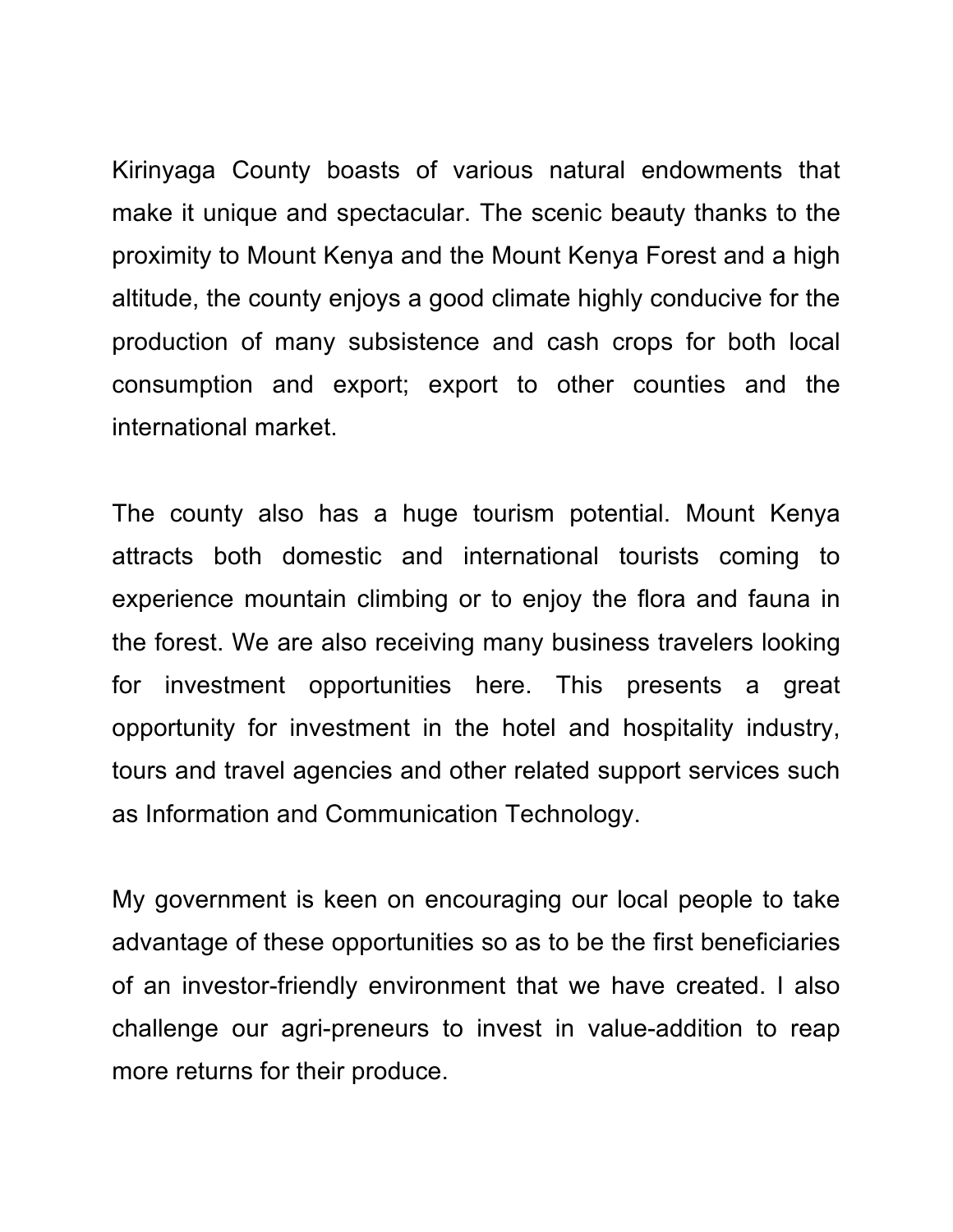Our connection to the capital city Nairobi through a major road that enjoins the Thika Super Highway is an added advantage that makes access to market for our produce easy.

#### **Ladies and Gentlemen,**

Our vision is to be the leading county in Kenya, enjoying high standards of living by adding value to all our products. For us to make this a reality, it is necessary to avail to our people all the necessary resources that will make them the key movers of our development agenda.

It is for this reason that we continue to encourage public-private partnerships in development initiatives and assure them returns on their investments while safeguarding the Kirinyaga people's interests.

We are very grateful to ABC Bank for accepting to partner with us in availing financial services to our people through the Kirinyagabased Fortune Sacco. This is further evidence of the confidence that investors have in our county. I am optimistic this partnership will facilitate our people to create wealth by opening more